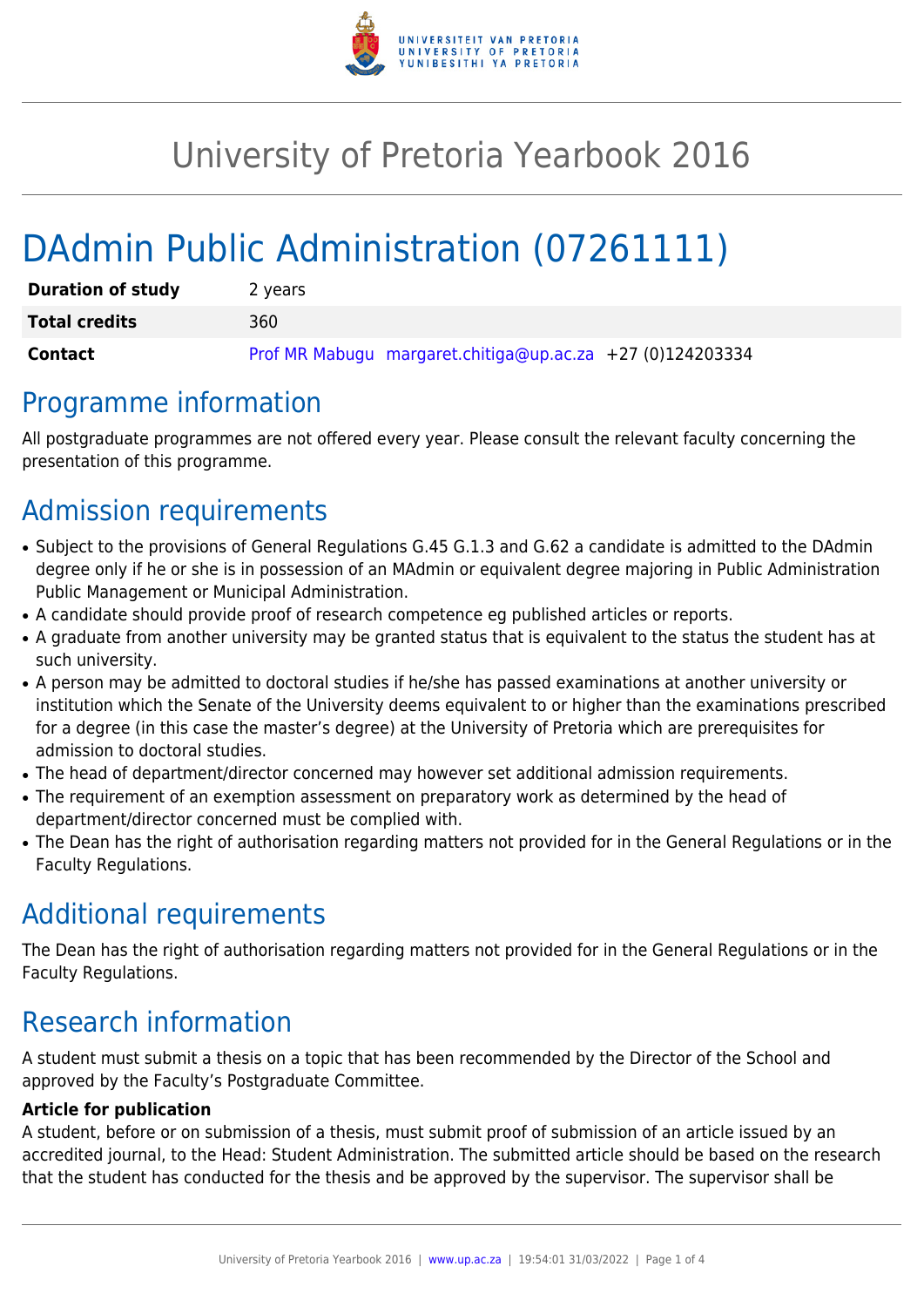

responsible for ensuring that the paper is taken through all the processes of revision and resubmission, as may be necessary.

#### **Submission of thesis**

A thesis is submitted to the Head: Student Administration, before the closing date for the various graduation ceremonies as announced annually.

In addition to the copies mentioned, each successful student must submit a bound paper copy as well as two electronic copies of the approved dissertation to the Head: Student Administration in the format specified by the faculty and in accordance with the minimum standards set by the Department of Library Services, before 15 February for the Autumn graduation ceremonies and before 15 July for the Spring graduation ceremonies, failing which the degree will only be conferred during a subsequent series of graduation ceremonies.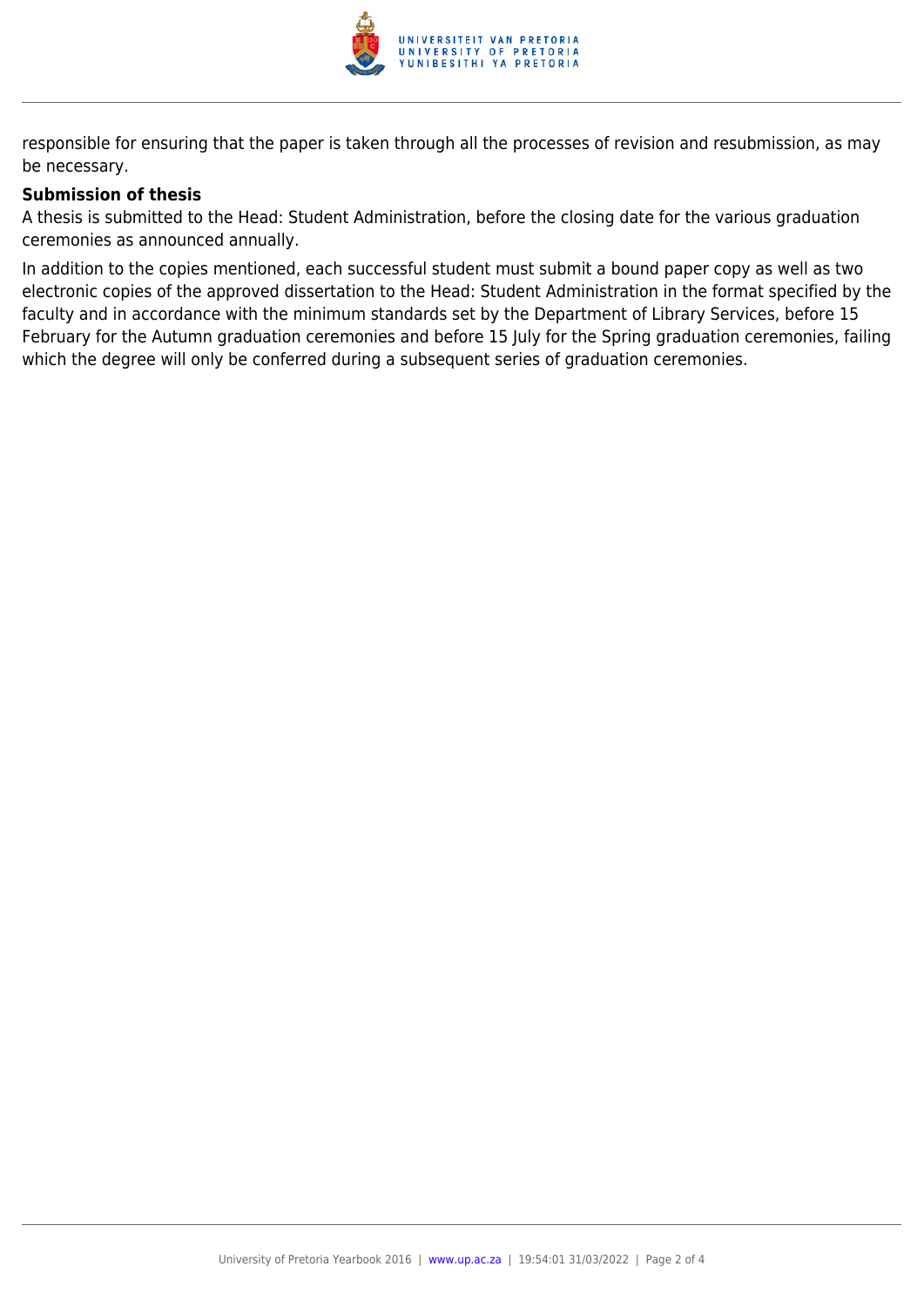

### Curriculum: Year 1

**Minimum credits: 360**

### **Core modules**

[Thesis: Public administration 990](https://www.up.ac.za/parents/yearbooks/2016/modules/view/PAD 990) (PAD 990) - Credits: 360.00